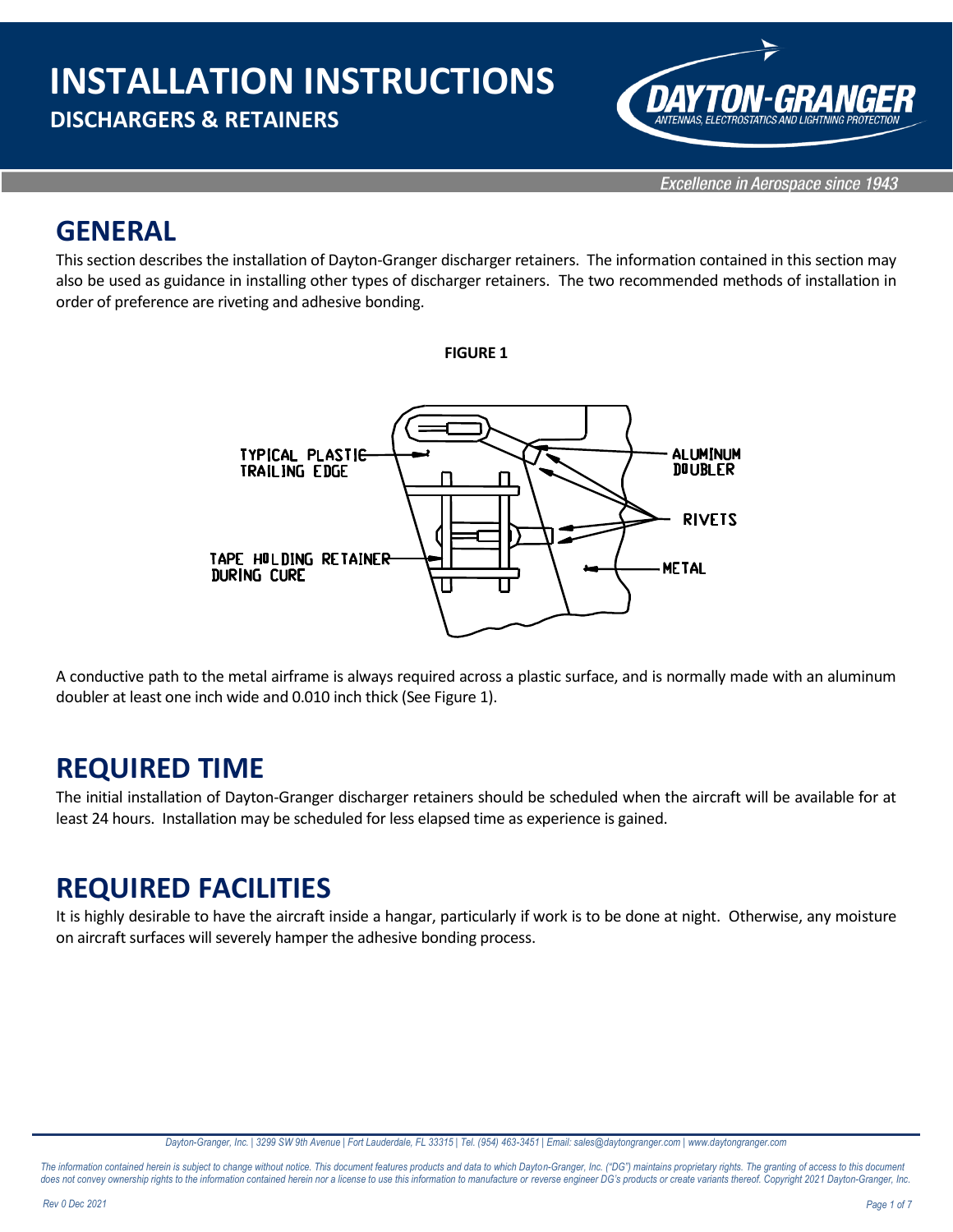

Excellence in Aerospace since 1943

### **AIRCRAFT WORK STANDS**

It is highly desirable that stands be available at all the aircraft extremities. Since a number of operations using different materials and equipment are required at each discharger location, the job can be done more rapidly if it is possible to reach all the discharger locations at any one extremity without the necessity of moving stands. If wing, elevator, or rudder tip sections can be easily removed from the aircraft, it may be efficient to do so in order to apply the appropriate discharger retainers.



*Dayton-Granger, Inc. | 3299 SW 9th Avenue | Fort Lauderdale, FL 33315 | Tel. (954) 463-3451 | Email: sales@daytongranger.com [| www.daytongranger.com](http://www.daytongranger.com/)*

The information contained herein is subject to change without notice. This document features products and data to which Dayton-Granger, Inc. ("DG") maintains proprietary rights. The granting of access to this document does not convey ownership rights to the information contained herein nor a license to use this information to manufacture or reverse engineer DG's products or create variants thereof. Copyright 2021 Dayton-Granger, Inc.

**FIGURE 2**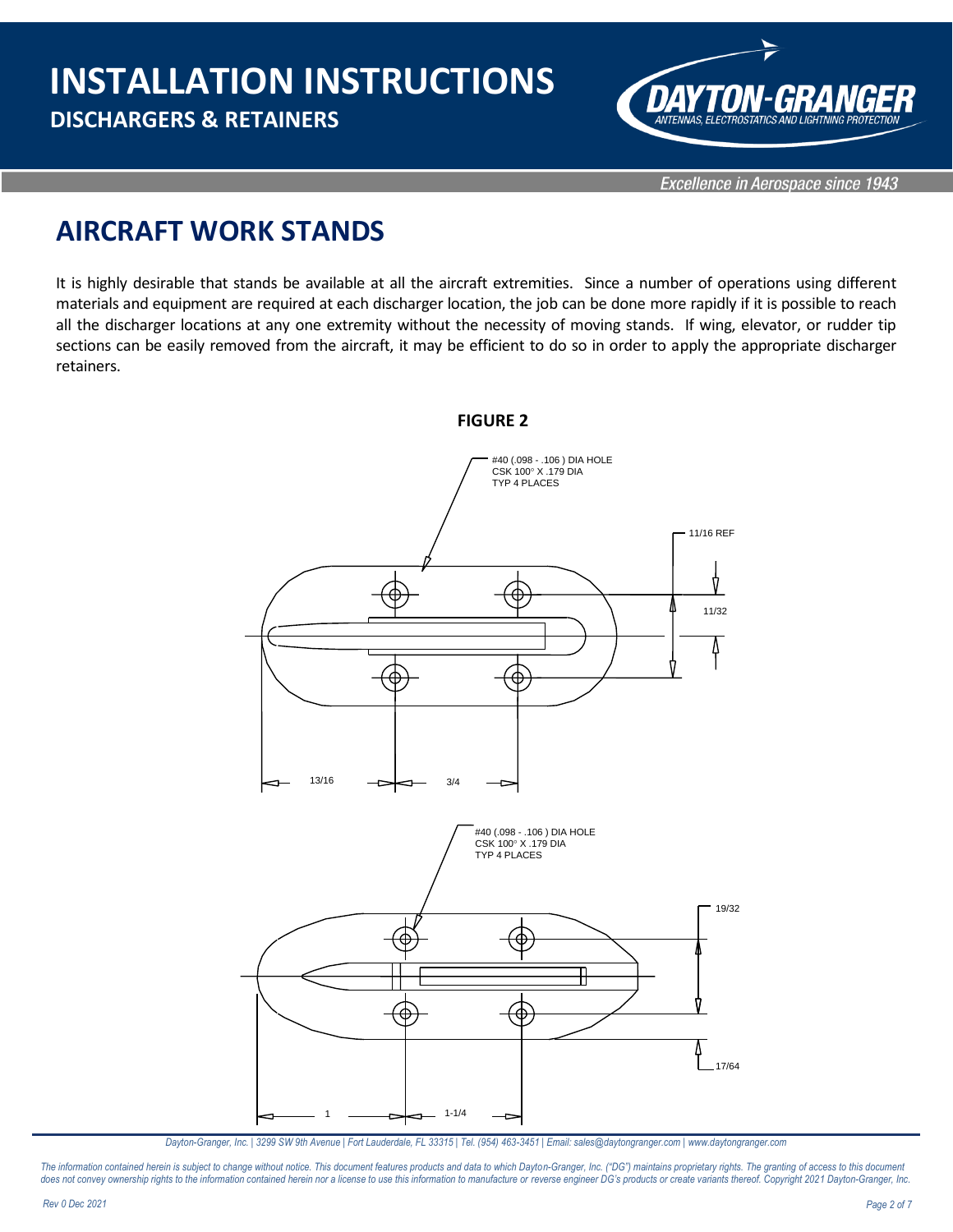# **INSTALLATION INSTRUCTIONS**

### **DISCHARGERS & RETAINERS**



Excellence in Aerospace since 1943

### **RIVETING**

#### **GENERAL**

All models of the retainers may be riveted to the aircraft. Suggested rivet hole patterns are shown above in Figure 2. Some installations may require the use of doubler plates under the aircraft skin for adequate stiffness.

The flanges of the 611R-series may be slightly bent or formed for an exact fit to the aircraft skin curvature. A number of different radii are available in the 611R-4A through 611R-16A seriesto fit most applications. It may be necessary to select the nearest smaller radius from the series then gently form-to-fit using a wood block and soft hammer. Do all forming operations before drilling the rivet holes.

#### **MATERIAL REQUIRED**

- 1. Selected static dischargers to be installed
- 2. Selected discharger retainers to be installed
- 3. Flexible non-conductive epoxy kit, P/N 15348 (one kit per 7 retainers required).
- 4. Clean-up towel
- 5. Sandpaper 400 600 grit
- 6. Edge sealant compound RTV 3140 or equivalent
- 7. Select type of rivet to be used:
	- A: Blind rivet: Cherry rivet CR-756-3-4 or equivalent
	- B. Solid rivet: NASM20426AD3 or NAS1097AD3 minimum size
- 8. Tools: For blind rivets, rivet tool pulling head H803C or equivalent. For solid rivets, bucking bars are required.
- 9. Electric drill and #40 drill bit (.098 in., 2.49 mm)

### **RIVETING PROCEDURE (Method A)**

- 1. Select the location where the discharger retainers are to be mounted and, with a pencil, scribe the outline of the base on the surface. (Retainer sanding templates, P/N 16268 and P/N 16269, can be used for this purpose). See Figure 3 below.
- 2. Tape the retainer sanding template, or equivalent, in place. Sand the aircraft surface through the retainer sanding template until the aircraft surface is smooth and all paint glaze has been removed. It is not necessary to completely remove existing paint.

*Dayton-Granger, Inc. | 3299 SW 9th Avenue | Fort Lauderdale, FL 33315 | Tel. (954) 463-3451 | Email: sales@daytongranger.com [| www.daytongranger.com](http://www.daytongranger.com/)*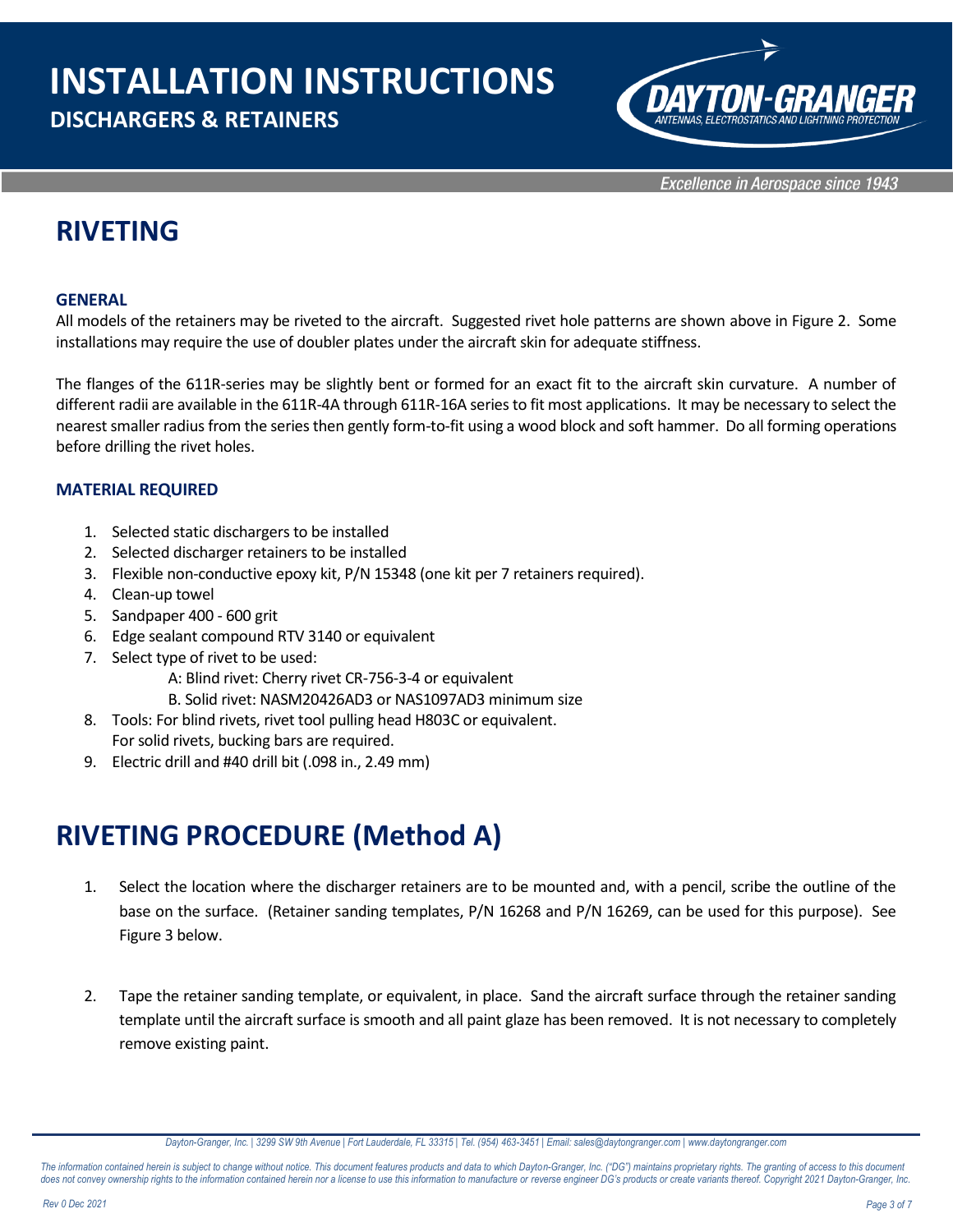## **INSTALLATION INSTRUCTIONS DISCHARGERS & RETAINERS**



Excellence in Aerospace since 1943



**Template** 

- 3. After all aircraft retainer areas have been sanded, position the respective discharger retainer over the sanded area and drill the required holes through the retainer and aircraft structure. Clean all burrs, sanding grit and all other debris from the retainer and aircraft bond area. Keep the retainer in close proximity to the mating contact surface to avoid mixing of the retainers after drilling.
- 4. Mix flexible non-conductive epoxy kit, P/N 15348, and butter the sanded area on the aircraft, as well as the bottom of the mating discharger retainer. Immediately place the retainer over the sanded area and draw down the four rivets.
- 5. After the rivets have been installed, wipe all excess epoxy from the discharger retainer and surrounding surface. Leave a small amount of epoxy around the circumference of the retainer to help seal the interface against water penetration.
- 6. After approximately 6 hours at room temperature, or when the epoxy has hardened, apply and edge sealant compound RTV 3140 or equivalent around the circumference of the retainer and rivet heads to further seal the interface against water penetration.
- 7. Measure the DC resistance of the interface. This resistance should be less than 0.1 ohms on new bonds.(\*)

(\*) If this resistance is exceeded, there is a possibility of moderate to heavy structural burning in the area of the retainer. One half (0.5) ohm is a realistic maximum value of bonding resistance under which most lightning strikes will not cause skin damage. The higher the resistance, the greater is the possibility of skin burning due to lightning.

- 8. Install the respective static discharger on the respective discharger retainer.
- 9. Measure the resistance of the discharger with a 500V megohmmeter.
- 10. Resistance tolerance: Tip Discharger 6 120 Megohms Trailing Discharger 6 - 200 Megohms

*Dayton-Granger, Inc. | 3299 SW 9th Avenue | Fort Lauderdale, FL 33315 | Tel. (954) 463-3451 | Email: sales@daytongranger.com [| www.daytongranger.com](http://www.daytongranger.com/)*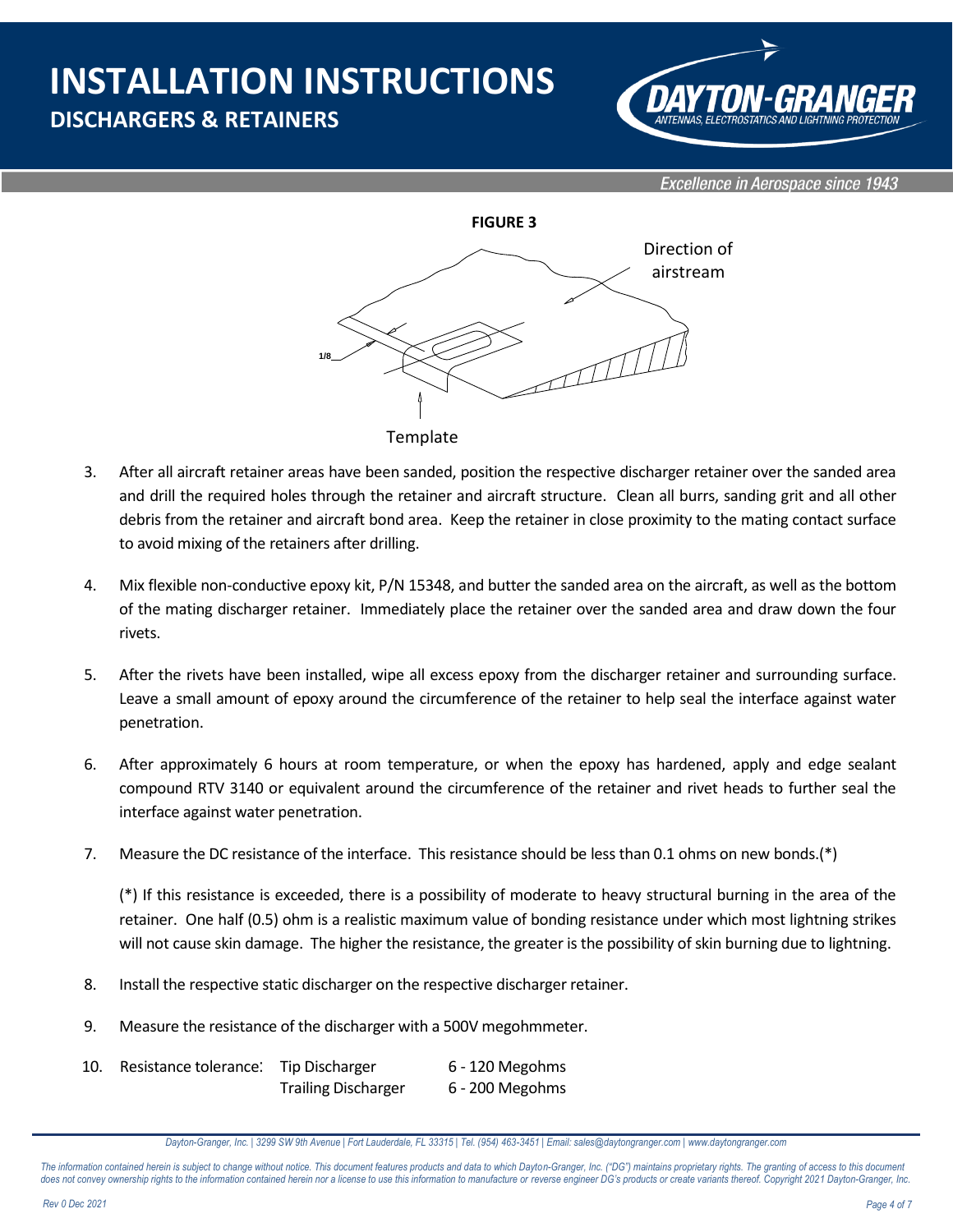### **DISCHARGERS & RETAINERS**



Excellence in Aerospace since 1943

### **ADHESIVE BONDING (Method B)**

When riveting cannot be utilized because of thin aircraft skin or honeycomb surfaces, it is recommended that a pure aluminum gasket technique be utilized. The technique utilizes an aluminum gasket with upward and downward protrusions which makes electrical contact with the aircraft surface and discharger retainer. The retainer and the gasket are epoxied in place with the use of a flexible non-conductive epoxy, P/N 15348.

#### **MATERIAL REQUIRED**

- 1. Selected static dischargers to be installed
- 2. Selected discharger retainers to be installed
- 3. Flexible non-conductive epoxy kit, P/N 15348, (one kit per 7 retainers required)
- 4. Clean-up towel
- 5. Sandpaper 400 600 grit (without aluminum oxide)
- 6. Pure aluminum gaskets (trailing P/N 16181, tip P/N 16243)
- 7. Grease-free solvent
- 8. Heat clamp or "C" clamp
- 9. Trailing retainer sanding template, P/N 16268, and tip retainer sanding template, P/N 16269
- 10. Torque tool, P/N 16284, or equivalent

#### **ADHESIVE BONDING PROCEDURE**

This procedure outlines the pure aluminum gasket attachment technique. However, it also applies if the conductive epoxy technique is utilized. If the conductive epoxy technique is used, the aluminum gasket is not required and conductive epoxy, P/N 16307, should be substituted for non-conductive epoxy, P/N 15348.

- 1. Select the location where the discharger retainers are to be mounted and with a pencil scribe the outline of the base on the surface. (Retainer sanding templates, P/N 16268 and P/N 16269, can be used for this purpose).
- 2. Tape the retainer sanding template or equivalent in place. Apply a solvent or stripper to remove all paint within the various bond areas.
- 3. Sand all aircraft bonding surfaces and the bottoms of all retainers with the 400 to 600 grit sandpaper. Make sure all oxide has been removed and wiped clean with a paper towel.
- 4. Mix thoroughly the flexible non-conductive epoxy, P/N 15348. Apply a small amount of the mixed epoxy to the bonding area on the aircraft and bottom of the retainer. Place gasket onto adhesive area of aircraft, and retainer on top of gasket (the gasket should now be sandwiched between the aircraft skin and the retainer). Clamp down firmly on retainer assuring that good metal-to-metal contact has been made. The heat clamp or "C" clamp should be used to clamp the retainer in position until the epoxy cures.

*Dayton-Granger, Inc. | 3299 SW 9th Avenue | Fort Lauderdale, FL 33315 | Tel. (954) 463-3451 | Email: sales@daytongranger.com [| www.daytongranger.com](http://www.daytongranger.com/)*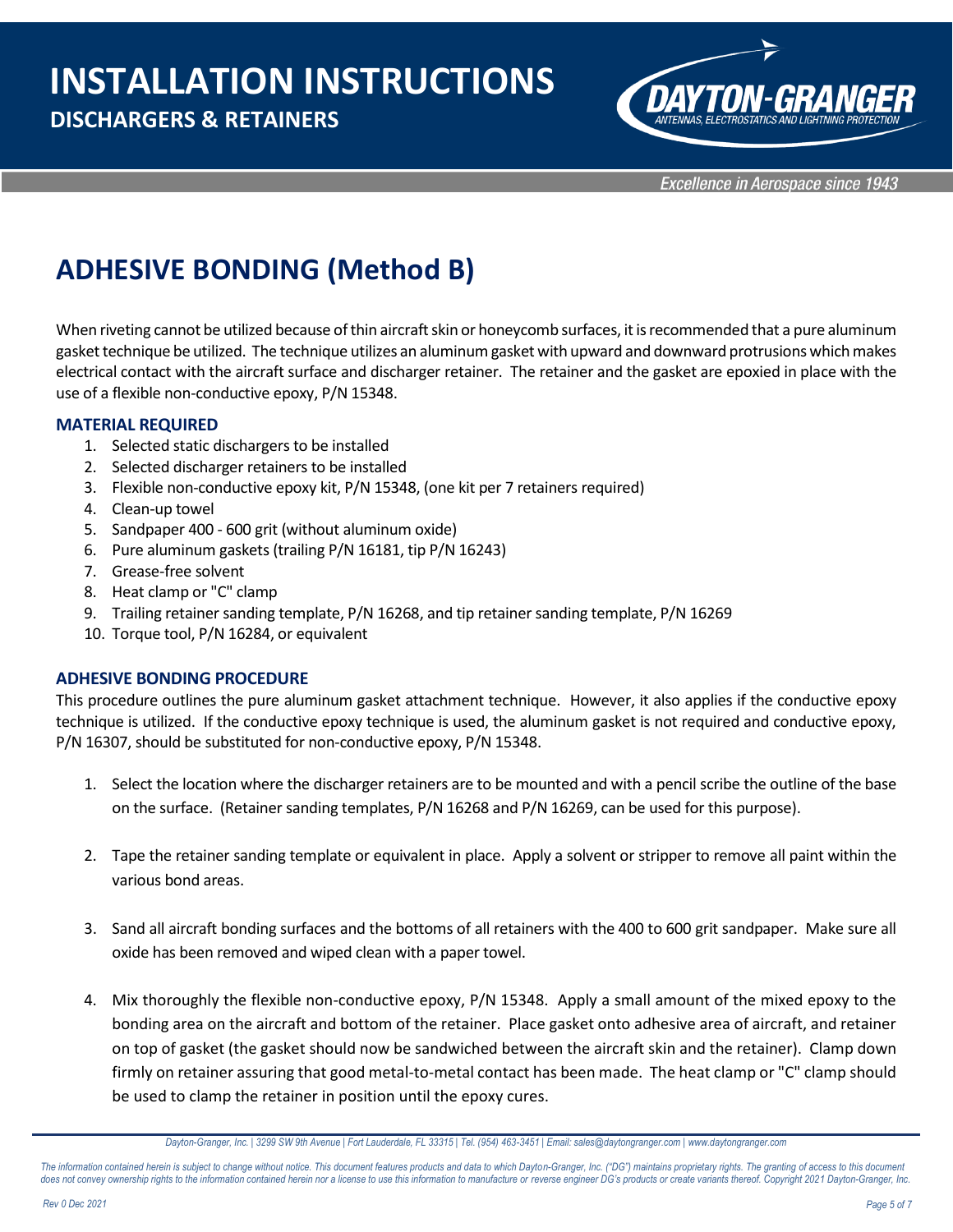# **INSTALLATION INSTRUCTIONS DISCHARGERS & RETAINERS**



**Excellence in Aerospace since 1943** 

5. Remove excess epoxy but be sure that there is a fillet of epoxy around the entire edge of mounting base to avoid entry of moisture. With the use of the "C" clamp, the adhesive will set-up in four to six hours at room temperature, but full cure will take 24 hours.

**NOTE**: The heat clamp provides a convenient way of clamping the retainer to the aircraft and also accelerates the cure. If it is used, the adhesive will set up in 15 minutes with full cure being obtained in 1 hour with the temperature set at  $150^{\circ}$  F.

- 6. Inspect cured adhesive bonds as follows:
	- A. Inspect all discharger retainers thoroughly. Remove and re-install retainer if there is any evidence of cracks in adhesive fillet between retainer and aircraft surface.
	- B. Using torque tool, P/N 16284, (Figure 4) check all mounting bases to the following values as read on the torque tool scale. (Be sure adhesive is fully cured and is completely cool before torqueing).

Model 610R-9A (Trailing) 250 + 25 inch pounds Model 611R-series (Airfoil tips) 200 + 25 inch pounds



*Dayton-Granger, Inc. | 3299 SW 9th Avenue | Fort Lauderdale, FL 33315 | Tel. (954) 463-3451 | Email: sales@daytongranger.com [| www.daytongranger.com](http://www.daytongranger.com/)*